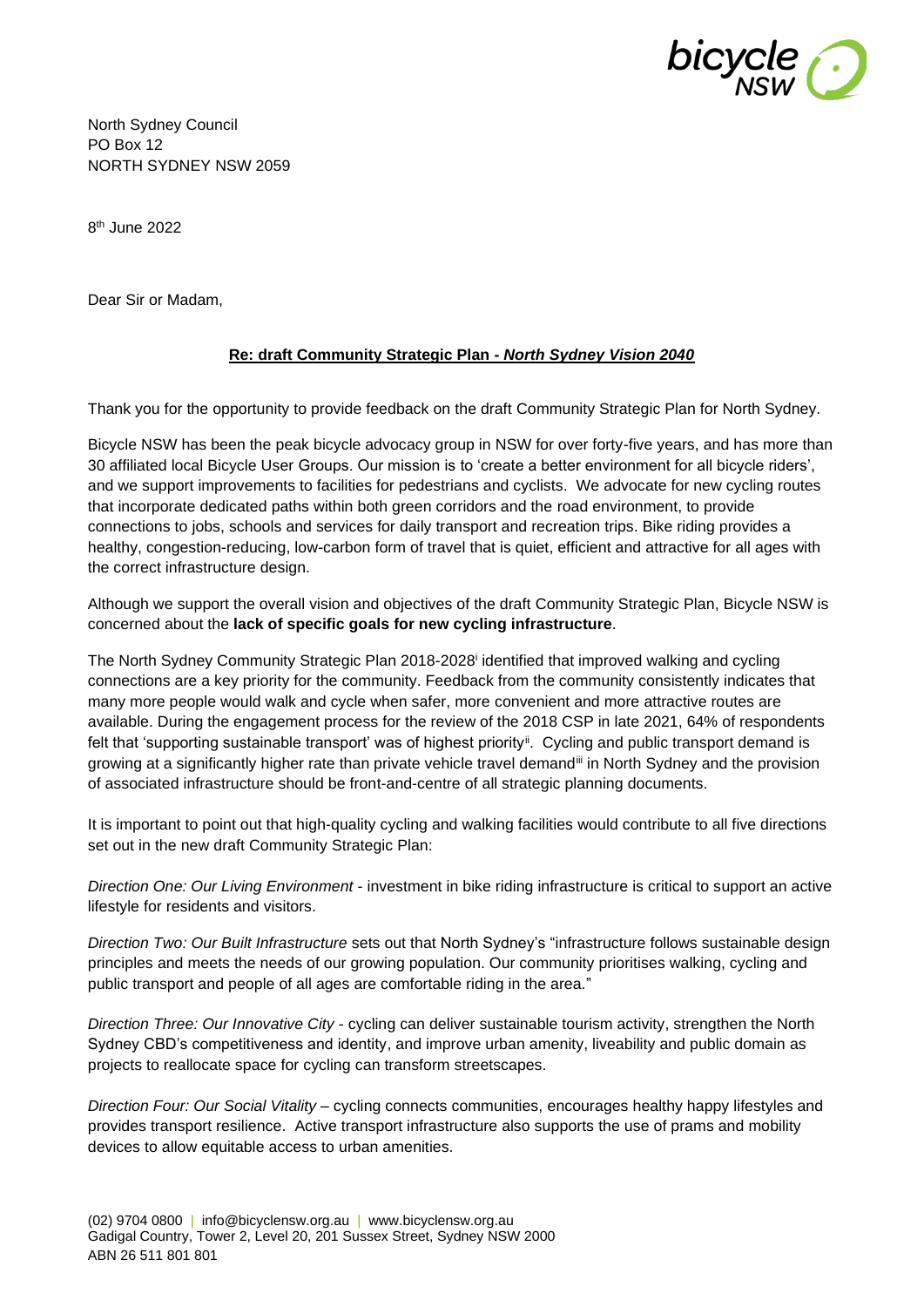*Direction Five: Our Civic Leadership* - Council will aim to meet the aspirations of the community. The community has shown over and over that better active transport infrastructure is a huge priority.

It is good to see that strategies under *Direction Two: Our Built Infrastructure* include:

- Incentivise use of sustainable and innovative public transport
- Provide infrastructure to support sustainable, innovative and active transport
- Provide a connected walking and cycling network for people of all ages and abilities

However, there are no numerical target for mode shift or the delivery of active transport infrastructure and none of the 'transformative projects' relate to the cycling network.

# **Concerns:**

There are currently nearly 79,100 residents in the North Sydney local government area and the population is expected to grow by 14% to around 89,900 by 2041<sup>iv</sup>, placing increasing demands an already stressed transport network. The roads are jammed with cars and buses are overflowing.

North Sydney is a collection of vibrant '15-minute neighbourhoods' where all daily destinations could be accessed by an easy walk or bike ride. The built form is compact and population density is very high at 64.0 people/hectare<sup>v</sup>, compared to 3.9 people/hectare across Greater Sydney<sup>vi</sup>. This is reflected in a higher-thanaverage proportion of trips by walking and cycling (12% of journeys to work, compared with 4.8% for metropolitan Sydney) and lower car ownership 1.2 per household (1.7 for Greater Sydney)<sup>vii</sup>.

Despite this, far too much of road network is dedicated to the movement and storage of private vehicles, creating a hostile environment for people walking and cycling, with dangerous intersections, narrow footpaths, fast-moving noisy traffic and long distances between crossings. North Sydney remains a very difficult area to traverse safely by bicycle. Bike North, a large and active Bicycle User Group, has worked hard over many years to advocate for better conditions for active travel. While some improvements have been made, the **Council has failed to prioritise safe infrastructure for walking and cycling**.

North Sydney Council, like many other neighbouring councils, has a long history of acknowledging the importance of sustainable transport in its policies and strategies. Unfortunately, this Council has not managed to deliver on these aspirations and North Sydney remains a black hole for safe cycling from the Sydney Harbour Bridge to the borders of Willoughby and Lane Cove. The priority routes (Figure 1) promised by the 2014 North Sydney Integrated Cycling Strategyviii are mostly still lines on the map. Some effort has been made to provide a safe and comfortable route to the Mosman border. The protected bike path on Merlin, Ernest, Park, Sutherland and Young Streets is a great facility but it remains unconnected to North Sydney CBD and is therefore underutilised.

The recently released draft Operational Plan & Budget 2022/23 details the projects and services that Council will undertake in the first year of the Draft Delivery Program 2022-2026 to contribute to the achievement of the outcomes and strategies defined in the North Sydney Community Strategic Plan.

Unfortunately, the Council's commitments offer **no more bike infrastructure** than previous iterations of the budget. Why is there no mention of the West Street separated bicycle path which should be ready for exhibition and progression to the next stage? Why no mention of working together with Transport for NSW for a bike path along the Pacific Highway?

Appendix 2 of the draft CSP lists indicators that will help measure progress. The indicators hint at Council's desire to increase the proportion of residents and workers travelling to work using public or active transport, reduce the number of cars registered, increase the car share memberships and increase the number of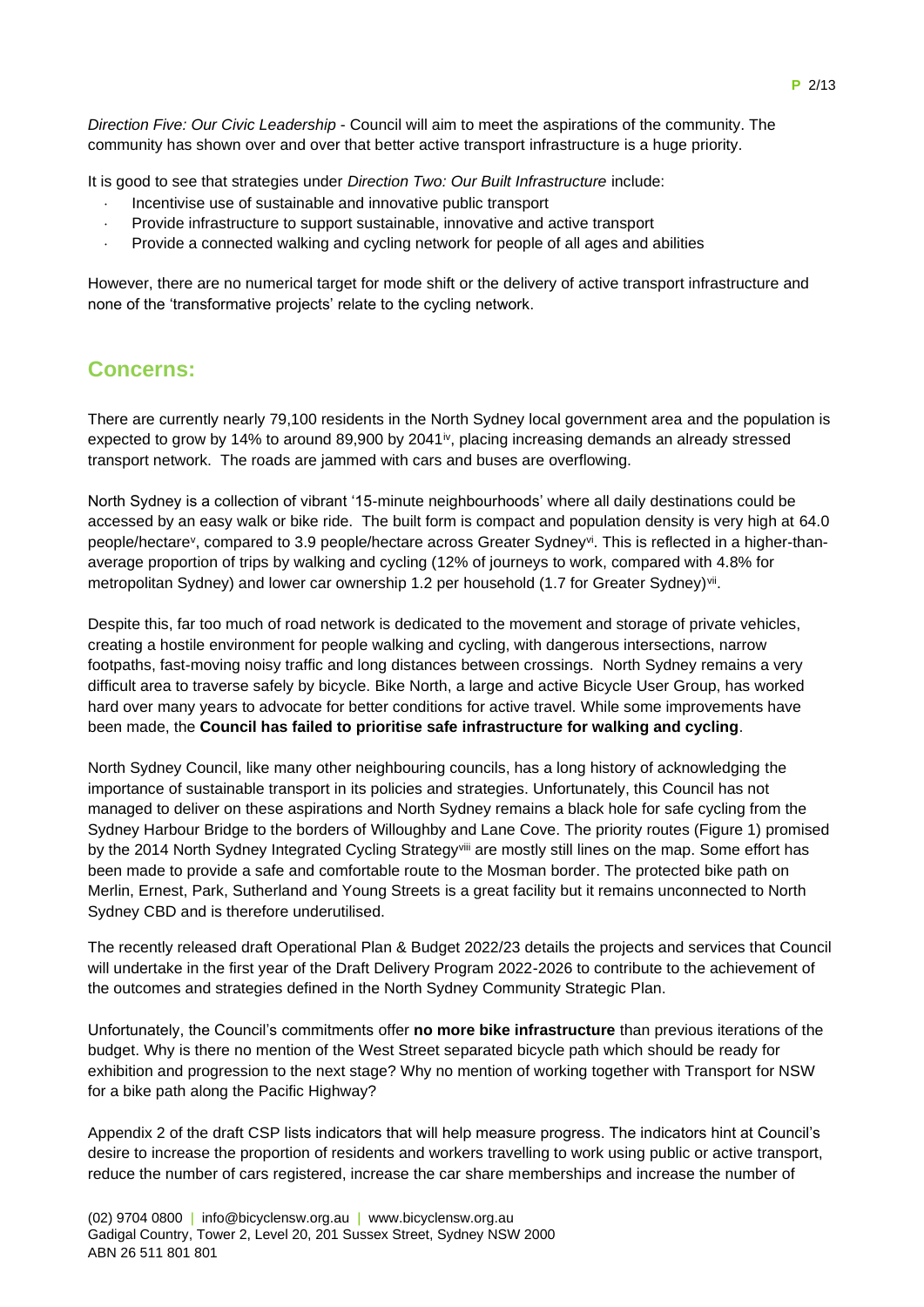

residents satisfied with walking and cycling paths (from 52% in 2020). **However, there no numerical targets to be achieved within the timeframe of Vision 2040.**

Figure 1: The priority routes outlined in the North Sydney Integrated Cycling Strategy, 2014 (Source: North Sydney Council / GTA Consultants)

# **Opportunities:**

Bicycle NSW recognises that the historic urban fabric, enhanced by steep topography and waterways but severed by major road and rail lines that bring heavy through traffic, complicates the delivery of cycling infrastructure. Although faced with similar constraints, the City of Sydney has rolled out some fantastic new separated bicycle paths in recent years. The residents of North Sydney now see and use best practice infrastructure as part of their daily trips and the call for improved facilities north of the Harbour Bridge gets louder. It is hoped that the new generation of North Sydney Councillors and staff, who understand how active travel can decarbonise transport, improve public health and ensure future liveability, will supercharge the roll-out of safe, protected active transport infrastructure.

There has never been a better time to build infrastructure for bike riding and active transport. As the new Minister for Infrastructure, Cities and Active Transport, Rob Stokes MP, set out in a recent speech<sup>ix</sup>, walking and cycling projects that stitch the suburbs together and enable people of all ages and abilities to get around without a car can be more sustainable than megaprojects. He stressed that the NSW Government will focus on completing missing links in the active transport network. Such smaller projects have big benefits, and not only for reducing pollution and congestion. Active mobility improves public health, activates high streets, helps build social connections and addresses inequality.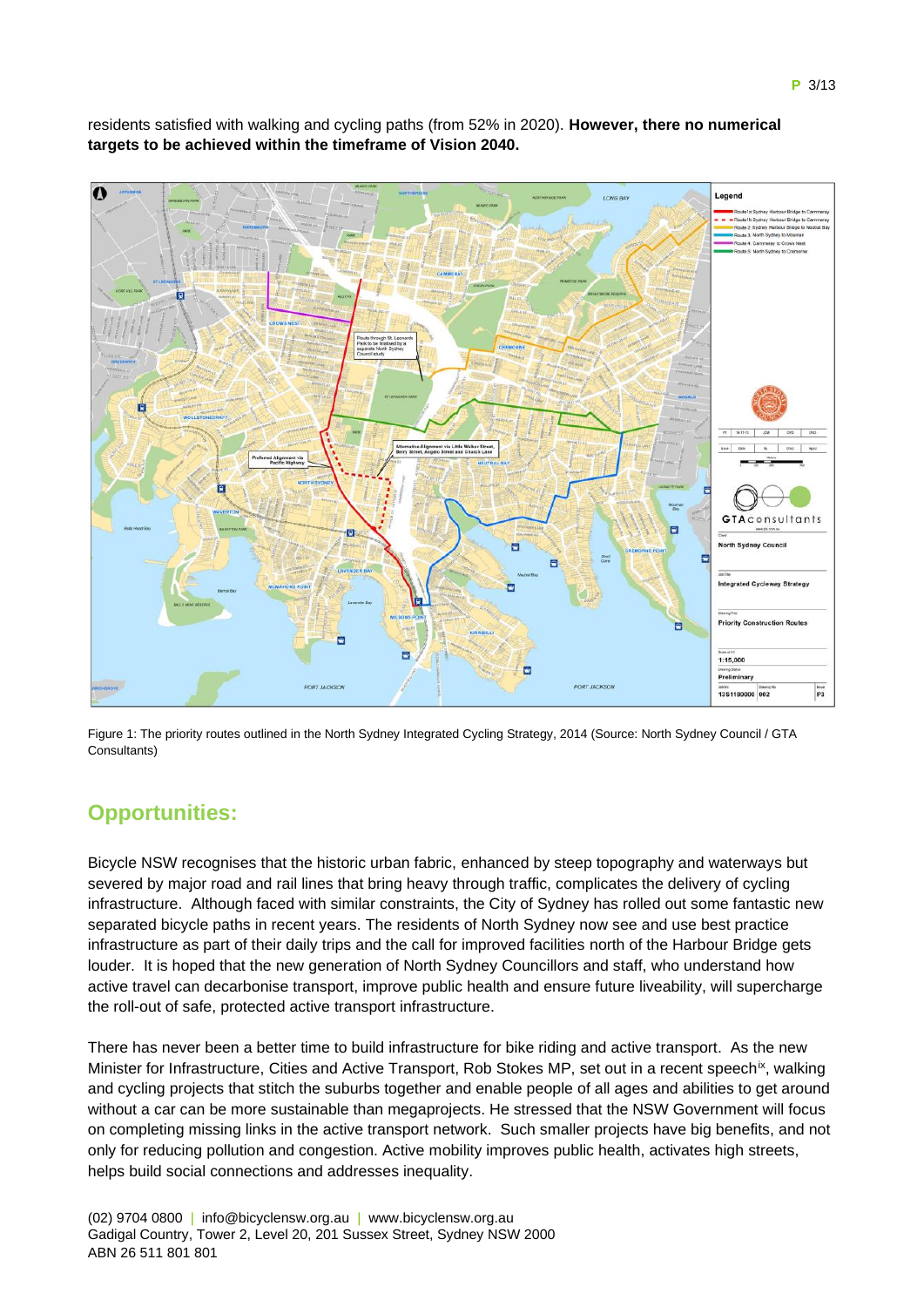In early 2021, Transport for NSW published two policies that require State projects to prioritise road space for active transport:

- Road User Space Allocation Policy CP21000<sup>x</sup> establishes a road user hierarchy that considers pedestrians first and private cars last (Figure 2). Multiple environmental and health benefits will flow from increased walking, cycling and public transport use. The streets will be more equitable for Sydney-siders of all ages, incomes and abilities.
- Providing for Walking and Cycling in Transport Projects Policy CP21001<sup>xi</sup> requires every transport project funded by Transport for NSW to include provision for walking and cycling, which must be delivered from the outset of the project. The policy applies to anyone planning, designing, delivering, building or managing a transport project or asset for, or on behalf of, Transport for NSW.

# consider first 8000 consider last

#### **Order of Road User Space Considerations**

As Lord Mayor Clover Moore sets out in **Sustainable Sydney 2030—2050 Continuing the Vision**<sup>xii</sup>, the reconfiguration of streets to provide more space for walking and cycling does not only achieve transport objectives. Projects such as the Castlereagh Street upgrades are significant urban design proposals with a vision to deliver quieter, calmer, leafier streets that benefit every resident and visitor in the city's heart. There are inspiring plans for many more regeneration projects that will return street space to people in order to meet the ten strategic directions of Sustainable Sydney 2030-2050. These projects are priorities for Sydney's future planning.

It is essential to provide high-quality walking and cycling environments to maintain global competitiveness and reputation. A target has been set for 90% of trips to work in central Sydney to be by walking, cycling or public transport. In line with the Road User Space Allocation Policy and other State and local strategies, small delays to vehicle traffic must no longer prevent the delivery of safer, more efficient and more attractive active transport infrastructure.

Bicycle infrastructure has a low cost per km, offering better value than road projects and supporting Councils' financial sustainability. Over 100km of bike paths can be delivered for the cost of 1km of new road<sup>xiii</sup>. Studies have shown that 70% of people in NSW either ride a bike now or would start to ride if safe infrastructure was provided<sup>xiv</sup>.

The latest, and most exciting, document to be published by Transport for NSW under the direction of Minister Stokes is the Eastern Harbour City Strategic Cycleway Corridors<sup>xv</sup>. 30 strategic corridors have been identified for eastern Sydney, making up approximately 250 km of cycle network (Figure 3). The corridors will connect key centres and major points of interest. Exact routes will be subject to detailed design and collaboration with councils and the community. The corridors will form the backbone of the Principal Bicycle Network.

Figure 2: Diagram expressing Transport for NSW's road user priority. (Source: Transport for NSW)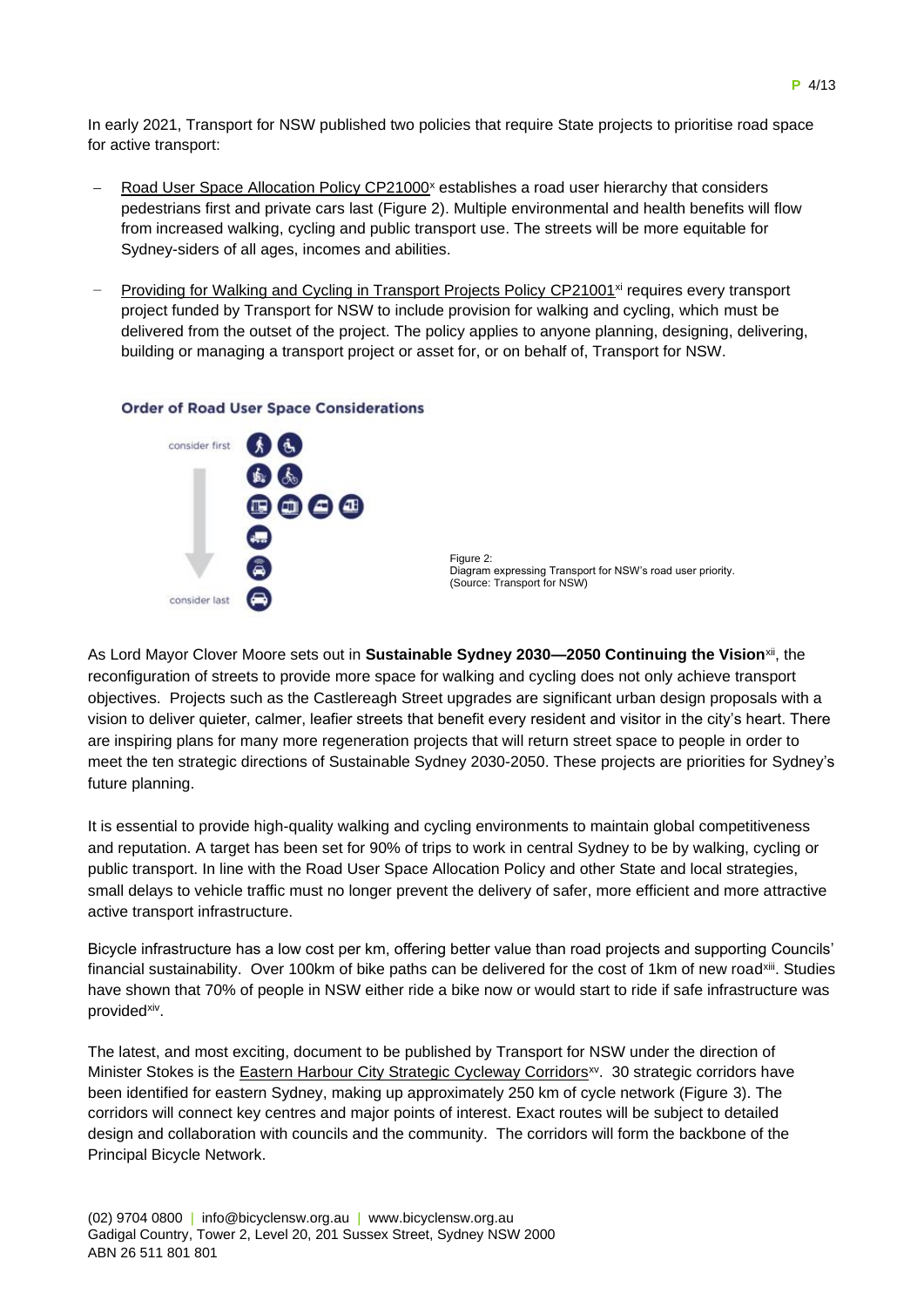

Figure 3: Extract from the new Strategic Cycleway Corridor network map. The North Sydney Connection is highlighted in red and identified as an 'immediate opportunity' (Source: TfNSW)

The Eastern Harbour City was the first of the 6 cities of the newly-defined sandstone megaregion to receive a cycleway corridors plan in April 2022; the other cities will follow by the middle of 2023.

Five 'immediate opportunities' have been identified that can be progressed quickly to fill important gaps in the network and enable more people to ride safely for everyday trips (Figure 4). **The North Sydney Connection, linking the Milsons Point, North Sydney CBD and St Leonards to support forecast growth to the Sydney Harbour Bridge, is listed as one of these top five priorities for the NSW Government.**

Major infrastructure projects are underway in North Sydney and it is essential that the Council leverages maximum benefit from the upheaval and devastation caused by road and tunnel construction. The Warringah Freeway Upgrade project is required to review active transport infrastructure within at least 500m of the Warringah Freeway corridor in consultation with the councils, Bicycle NSW and Bike North. Capacity constraints or missing links will be identified, reported to the Planning Secretary for approval and implemented as part of the construction contract. The Western Harbour Tunnel will offer similar opportunities to ensure that active transport links are provided.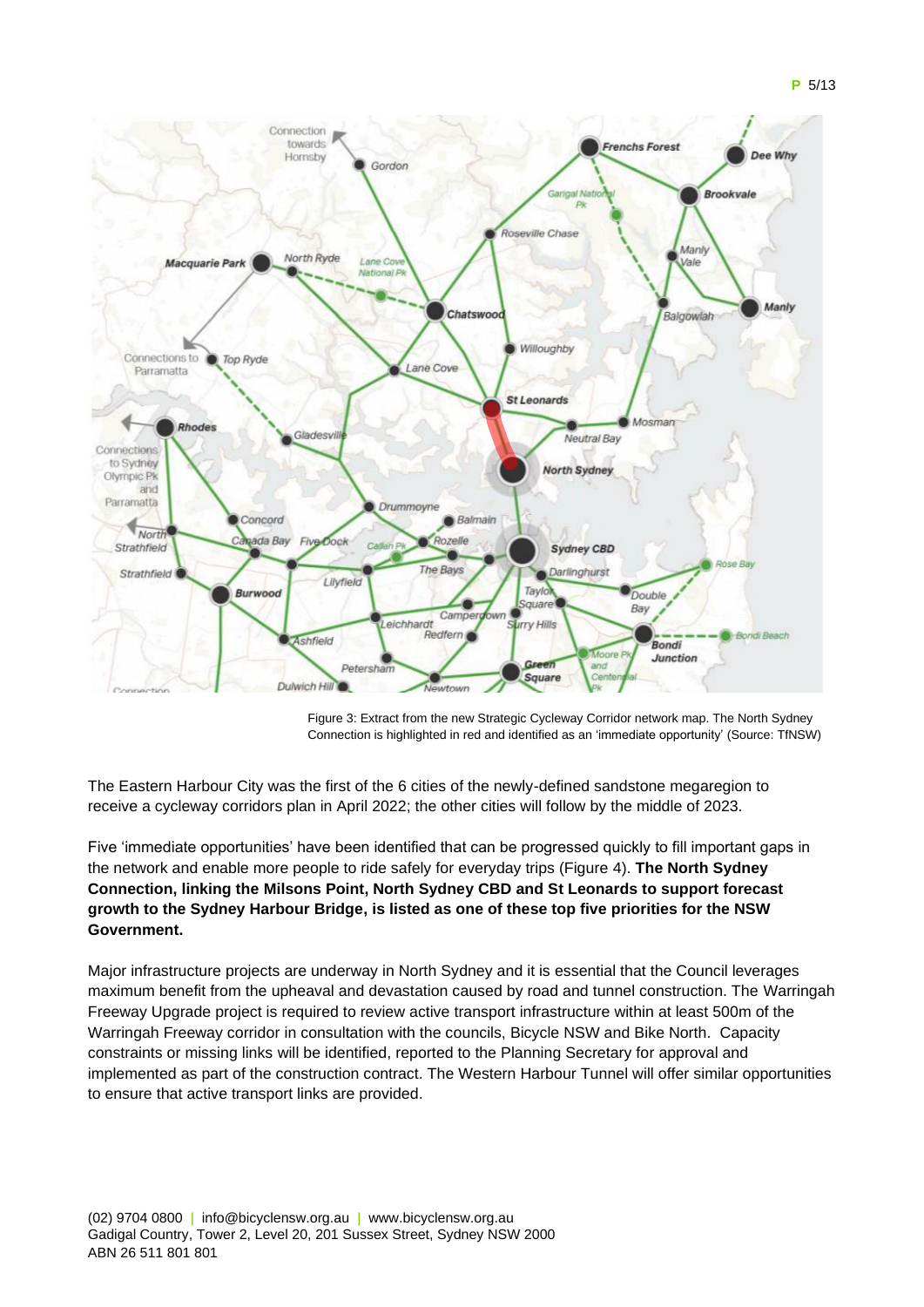

Figure 4: The five 'immediate opportunities' that the NSW Government will prioritise in the roll-out of the strategic cycle way corridors. North Sydney Connection is on the list. (Source: TfNSW)

Finally, the north ramp to the Harbour Bridge cycleway is undergoing detailed design. Transport for NSW has committed to the project and forecasts a steep rise in ridership in the North Sydney area, including many bike riders of all ages and abilities who have long been excluded from crossing the Harbour Bridge. It will be more important than ever to provide safe cycling infrastructure across the LGA to meet the needs of all the workers, visitors and residents travelling by bike.

# **Suggestions for Vision 2040:**

# • **Include a complete and coherent bicycle network as a 'transformational project'**

The existing Integrated Cycling Strategy identifies a series of priority routes that should be the focus of Council's attention. The West Street protected bicycle path is shovel-ready; options to reach St Leonards, Naremburn and Willoughby have been explored many times over the years; the route through St Leonards Park and across Falcon Street desperately needs attention; and connections to Neutral Bay and Mosman still involve dangerous mixed traffic conditions.

These main routes then need to be connected to every home, school and workplace via filtered low-speed, low-traffic local streets that prioritise people walking and riding.

## • **Reconfigure the Pacific Highway as an urban boulevard with separated bicycle paths.**

The North Sydney Connection is a priority route identified in the Eastern Harbour City Strategic Cycleway Corridors. The NSW Government has a mandate to deliver a wide, safe and comfortable bicycle path between the Harbour Bridge ramp and St Leonards. Several possible routes could be investigated for the North Sydney Connection but a protected bicycle path within the road environment on the Pacific Highway is the preferred solution. Reallocating road space for dedicated cycling infrastructure, wider footpaths and more trees would not only provide the most direct, level and useful cycling route; it would also deliver a vastly better urban environment that will allow North Sydney to thrive in the future.

Similar work is being undertaken by Transport for NSW at Sydney Park Junction. The proposals will see driving lanes reduces from 6 to 4, speed limits lowered to 40km/h, new separated bicycle paths, widened pavements and new landscaping. This project provides exciting evidence that the city can move forward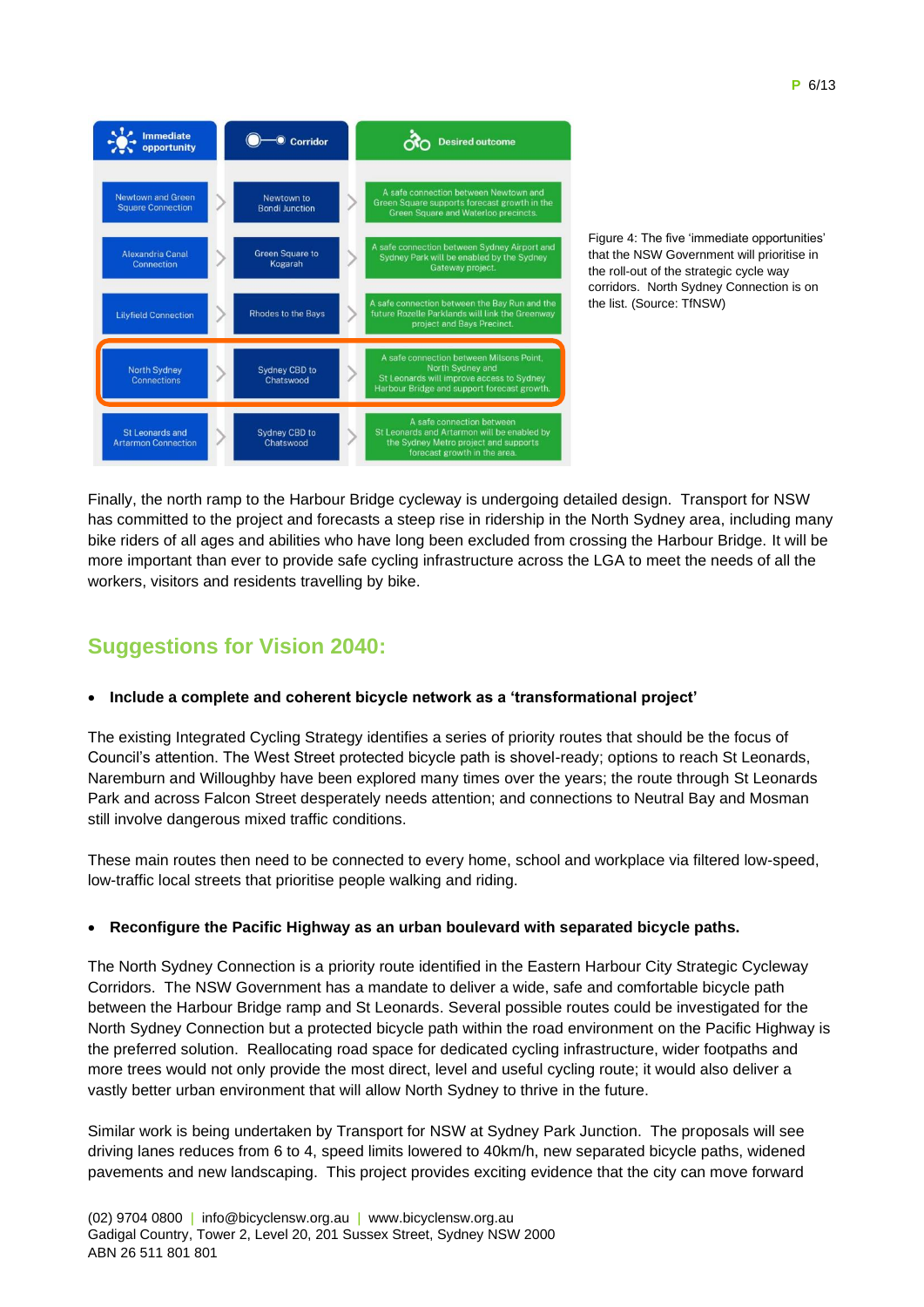from decades of car domination and sets a precedent for better place outcomes throughout Sydney. Changing the dial on how we measure the success of a movement corridor will have huge implications for reimagining arterial roads.

Bicycle NSW wrote a detailed submission in October 2021 to support the upgrades at Sydney Park Junction.

# • **Include targets for new infrastructure and cycling mode share**

Vague indicators to increase active and public transport mode share are not enough. As population grows, a substantial reduction in vehicle trips per person will be needed to ensure that North Sydney remains liveable. Please research best-practice mode shift ambitions from comparable urban area across Australia and overseas and set numerical targets to work towards.

The expansion of active transport infrastructure should also be set against a target for new kilometres delivered so that Council can work with a clear mandate from the community and report on progress.

# **General recommendations:**

# • **Ensure bike riders are fully separated from vehicles and pedestrians on most streets**

According to the best practice 'cycling segmentation' model, developed in Portland USA to identify the type and needs of existing and potential bike riders<sup>xvi</sup>, separated bicycle paths will allow 70% of local residents to consider journeys by bike (Figure 5).



Figure 5: Four general categories of comfort levels for cycling as transportation. (Source: North Sydney Council)

The Bicycle NSW *Build it for Everyone* policy pillarxvii sets a standard that bicycle infrastructure should be fit for eight year old children or elders to ride on. Door zone bike lanes, bike stencils on the road and dangerous intersections will continue to deter the 48%<sup>xviii</sup> of people who are 'interested but concerned', from making the switch to bike riding.

**Bicycle NSW does not generally support shared paths in the road-related environment**. There are several reasons why shared paths are not appropriate for important and well-used sections of a cycling network. These include conflict between people walking and cycling, which will get worse as population and active travel increase; the loss of verges, vegetation and, in some instances, mature trees; the uncomfortable pinch points caused by bus stops, power poles and retained trees; and constant interruptions when crossing side streets where vehicles effectively have priority. Importantly, no attempt is made to change the dial on car use when bicycles are squeezed into pedestrian spaces. By leaving the road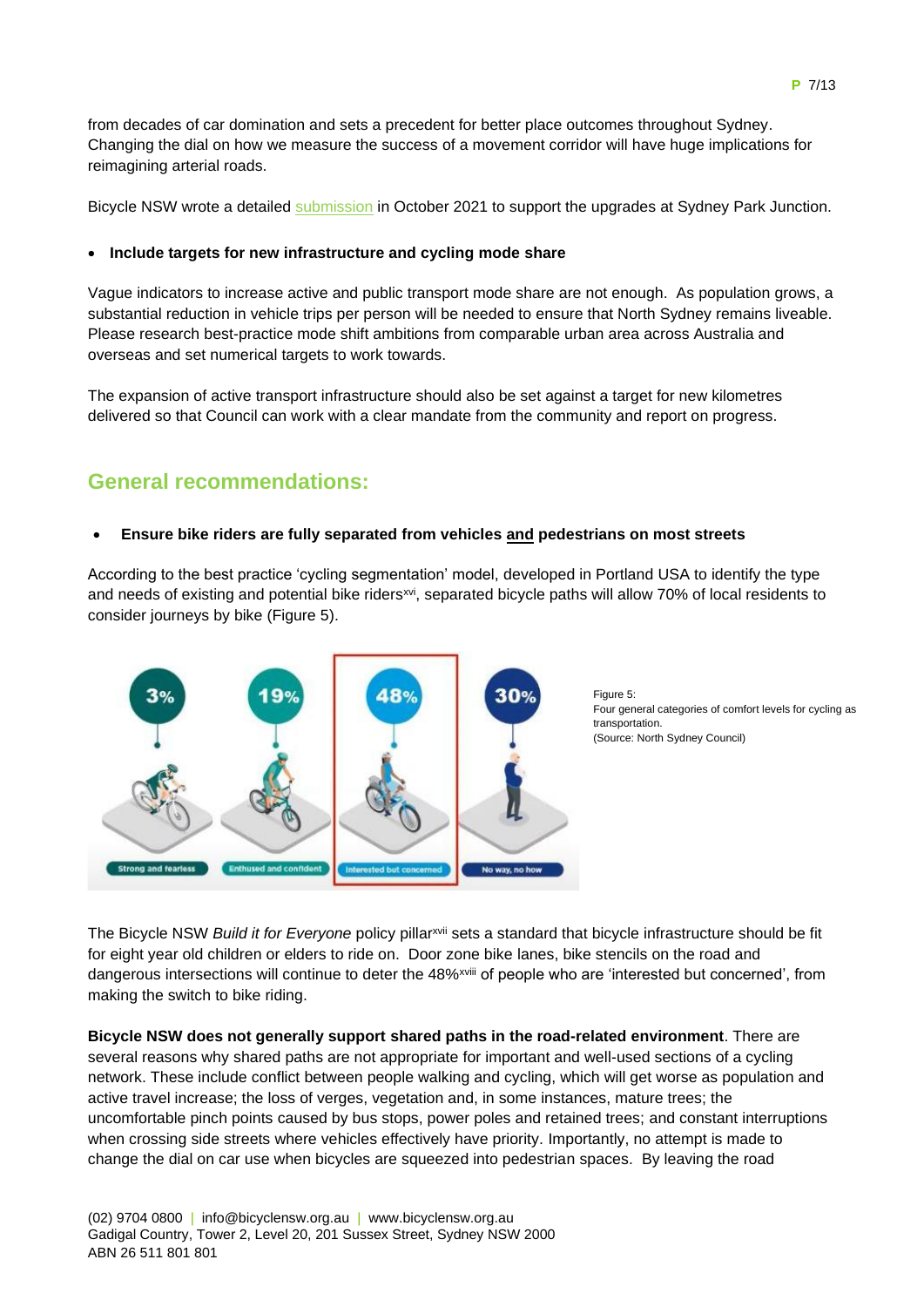between the kerbs as the unchallenged domain of private cars, with wide vehicle lanes and ample parking, car travel is encouraged, unsafe speeds are common and the modal shift needed to meet climate, health and liveability imperatives may not occur.

Segregated bi-directional bicycle paths have many benefits over shared paths:

- People riding bikes are separated from pedestrians and vehicles, reducing conflict.
- Street trees and green verges are not impacted.
- The narrower vehicle lanes will slow traffic, reducing noise and improving safety for all road users.
- No additional asphalt is required, reducing issues with urban heat and stormwater.
- Sufficient space is created to enable a significant modal shift to active transport.
- New landscaping and important pedestrian safety features such as kerb extensions can be incorporated into the buffers and the parking lanes.
- The cycle paths can be prioritised over driveways and minor road intersections.
- Motorists exiting driveways have a better sightline to approaching cyclists, improving safety.
- Dedicated bicycle paths are proven to entice new riders of all ages and abilities

North Sydney Council must continue brave discussions with Transport for NSW and the community about reallocating road space from private cars to reflect the priorities set out in the Road User Space Allocation Policy and Council's own policies.

In our recent meeting, the Minister for Active Transport, Rob Stokes MP, stated his preference for properly separated walking and cycling infrastructure<sup>xix</sup>. He expressed his strong belief that **the road-related environment is a public asset** that must be shared equitably between all road users. Any increase in inconvenience to car drivers, created by reducing road space for driving and parking private vehicles, will incentivise the mode-shift that Transport for NSW and Council seek. This will benefit local residents with quieter streets, and less pollution, noise and through-traffic.

An alternative to separated bicycle paths, only suitable for quiet residential streets with low traffic volumes, is a shared space 'bicycle boulevard' treatment where traffic calming interventions ensure very slow vehicle speeds. Most bike riders will feel safe using the vehicle lanes if traffic speeds and volumes are low.

Shared user paths will continue to be appropriate for off-road green corridors. It is important to future proof shared paths by allowing for increased demand at the outset. Paths should be wide enough for overtaking and must accommodate a range of mobility options such as cargo bikes and disability scooters**. A minimum width of 3m** should be achieved at all times with extra width considered where volumes of people walking and cycling may be high<sup>xx</sup> (see Figure 6). It is important that faster cyclists can overtake and that pedestrian comfort is never compromised. In busy areas, or on steeper sections, paths should be wide enough to provide separate space for pedestrians.

Bicycle NSW recommends referring to the new Cycleway Design Toolbox<sup>xxi</sup> and the 2017 Austroads Cycling Aspects of Austroads Guides (AP-G88-17) to ensure that the paths are constructed to current best practice.

It is also recognised that a small percentage of 'strong and fearless' bike riders prefer the direct routes offered by busier roads and are comfortable in traffic. Cycling can be made safer on these roads with reduced speed limits, forward stop lines at intersections, head start green lights, and regular maintenance to ensure smooth surfaces.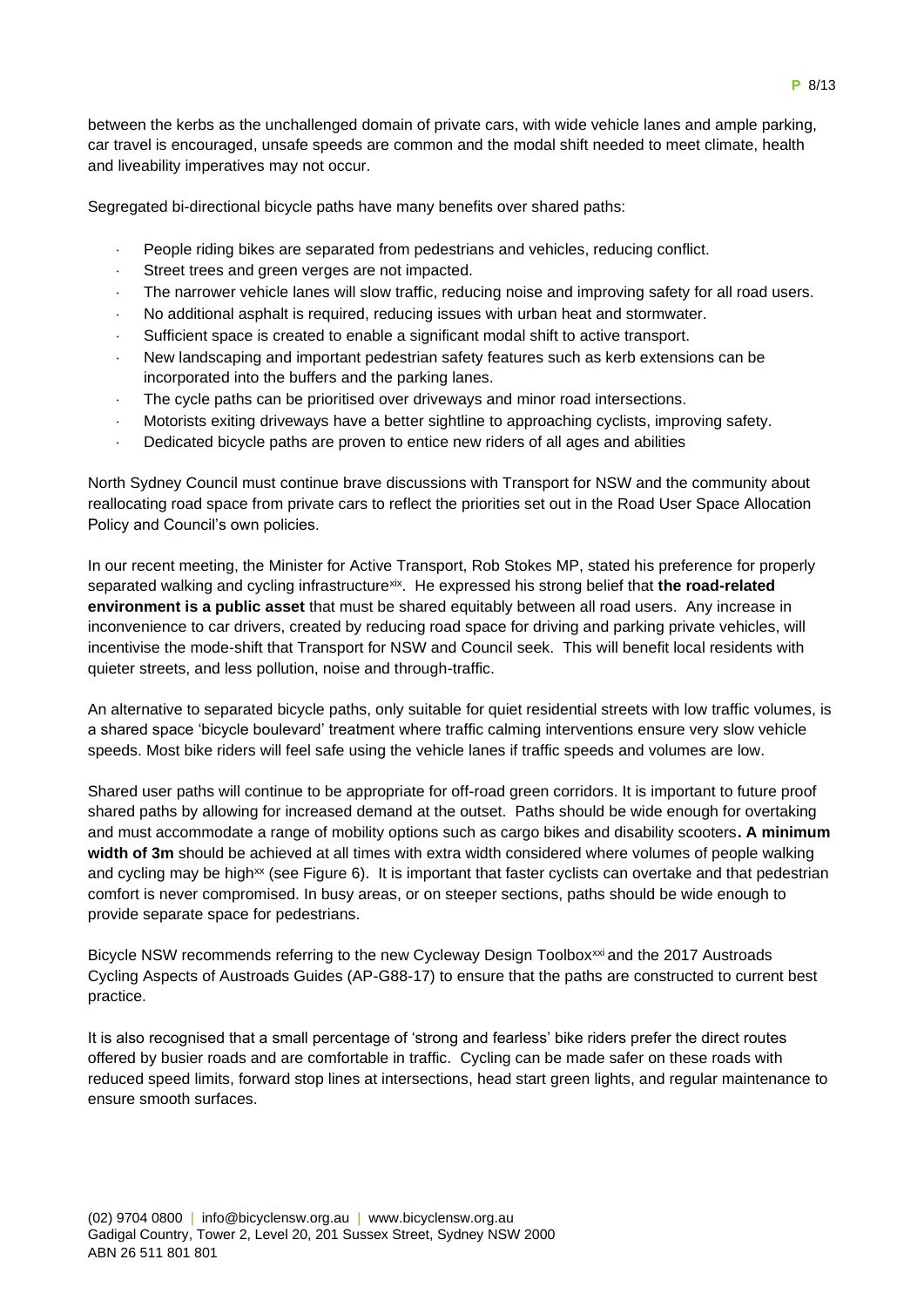

#### Figure 6: Suggested shared user path widths (Source: Austroads Guide to Road Design Part 6A: Paths for Walking and Cycling AGRD06A-17

|                                 | Suggested path width (m) |                              |                          |
|---------------------------------|--------------------------|------------------------------|--------------------------|
|                                 | Local access path        | Regional path <sup>(3)</sup> | <b>Recreational path</b> |
| Desirable minimum width         | 2.5                      | 3.0                          | 3.5                      |
| Minimum width - typical maximum | $2.0^{(1)} - 3.0^{(2)}$  | $2.5^{(1)} - 4.0^{(2)}$      | $3.0^{(1)} - 4.0^{(2)}$  |

1. A lesser width should only to be adopted where cyclist volumes and operational speeds will remain low.

2. A greater width may be required where the numbers of cyclists and pedestrians are very high or there is a high probability of conflict between users (e.g. people walking dogs, in-line skaters etc.)

3. May be part of a principal bicycle network in some jurisdictions.

#### • **Be strong about removing on-street parking**

Removal of street parking will be necessary in places to create safe raised crossings, wide shared paths and separated bicycle paths. Council must be strong when faced with resident opposition. On-street parking is fundamentally the storage of private property in the public domain. It makes driving easier and generates car trips. When on-street parking is prioritised over safe cycling, active transport for the whole community suffers.

It is getting easier and easier to access a car for trips that are too awkward by public or active transport. Car sharing and ride hailing are slowly chipping away at the one-person, one-car mentality that Australians are accustomed to after 60 years of car-centric planning. In 2016, 17.3% of North Sydney households had no car and this figure can be expected to increase<sup>xxii</sup>. In 2019, membership of local car share schemes grew by 20%, showing a huge appetite for new models of vehicle use.

Studies show that parking spaces in commercial areas are less significant for customers than many businesses expect, with owners overestimating the proportion of customers arriving by car by a factor of 3<sup>xxiii</sup>. Visitors themselves overwhelmingly prefer widened footpaths, even if it means sacrificing some parking spaces. Cyclists and pedestrians are better customers, spending over twice as much time in the area and 40% more money per month than people driving. A report from London showed that improvements to the public realm to enable safer walking and cycling lead to a 30% increase in trade<sup>xxiv</sup>.

A parking survey can be useful to determine precise usage patterns for on-street parking. With accurate data to reflect on, the community may find it easier to accept the loss of parking to allow the installation of a bestpractice bicycle path which benefits the wider community.

#### **Ensure that new cycle infrastructure is inclusive**

All types of bikes should be accommodated by the cycling infrastructure, including cargo bikes and tricycles. Again, the width of the paths is critical and it is important to consider turning radius, dropped kerbs, ramps and the design of modal filters to ensure that non-standard bikes not excluded from the network. Cargo bikes will increasingly be used for deliveries and have huge potential to play a key role in a sustainable transport system. Non-standard bikes such as hand-cycles, recumbents and wheelchair bikes offer disabled people independent mobility but are a rare sight on urban streets due to barriers caused by poor urban design. Any measures enabling cycling by disabled people will support a growth in cycling by novice cyclists, children and older people, and improve conditions for those using mobility scooters<sup>xxv</sup>.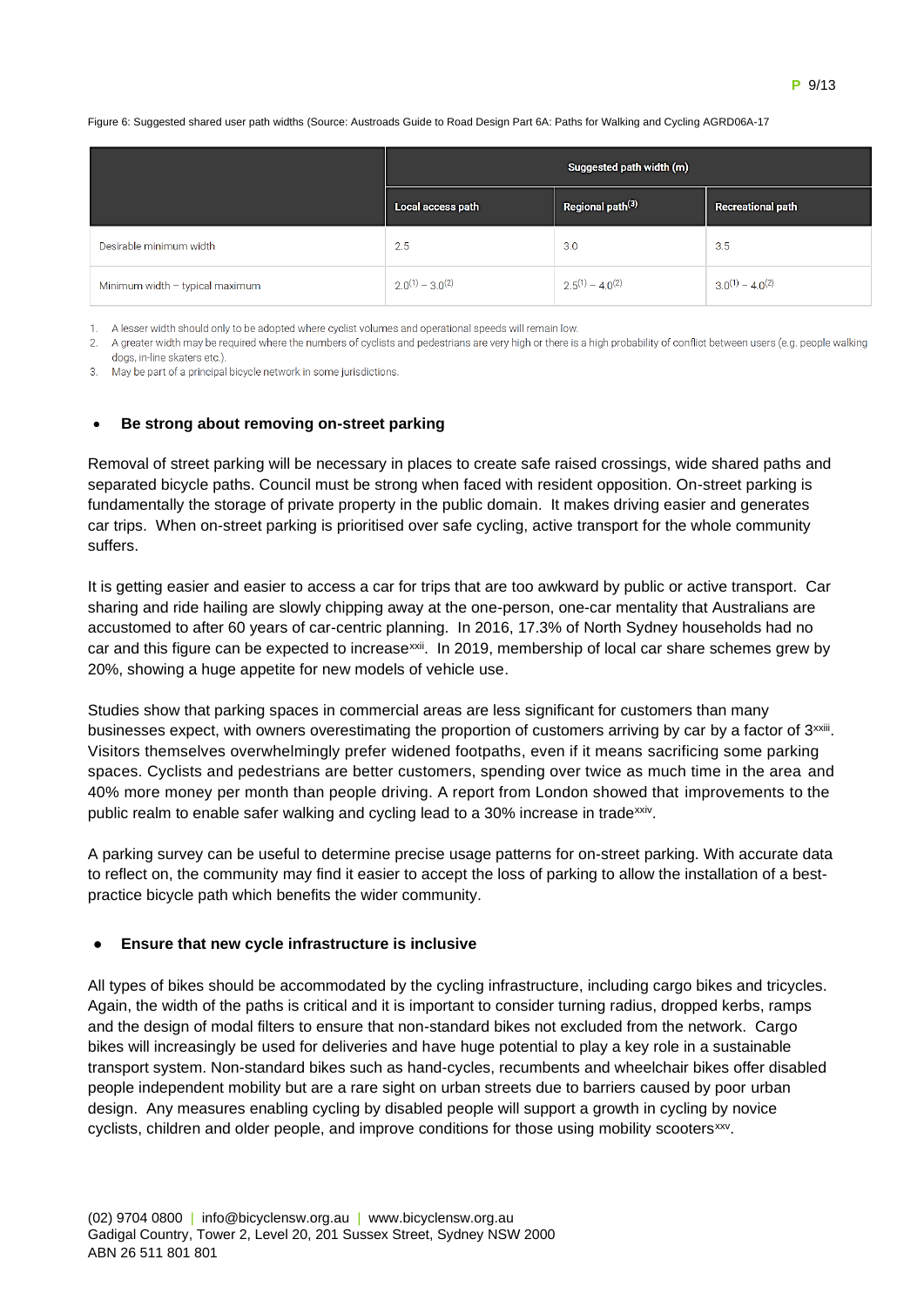## ● **Prioritise pedestrians and cyclists at all intersections**

Traffic light phasing and sensors must favour active modes to encourage more people to walk and cycle. In line with the Road User Space Allocation Policy and other State and Council strategies, small delays to vehicle traffic should never prevent the delivery of safer, more efficient and more attractive active transport infrastructure. Pedestrian and bicycle level of service should be optimised with the following features:

- Instant green on demand for pedestrians and bicycles at mid-block crossings, with induction loop detectors for bicycles/wheelchairs/mobility scooters and fully accessible push buttons.
- Longer crossing times so that pedestrians of all ages and abilities have time to cross safely and without stress.
- Automatic green for pedestrians/bicycles at all signalised intersections so there is no need to press a 'beg button'
- Raised crossings at unsignalised intersections will slow cars and improve safety.
- Bicycle paths must continue across the raised and signalised crossings so people riding bikes are not required to dismount.

## ● **Reduce speed limits to 30km/h on all local streets**

Residential streets form a critical part of any active travel network, connecting homes to safe cycle routes. 30 km/h speed limit reduce the need for bicycle infrastructure on local residential roads. 30 km/h has been shown as an optimal speed limit to allow people driving and cycling to share the road safelyxxvi and is becoming a standard speed limit in many parts of the world. All single lane roads in Spain have been under a 30km/h limit since May 2021 and 30% of UK residents live in 20mph areas<sup>xxvii</sup>.

The design speed of the roads and intersections needs to match the posted speed limits, and discourage travelling and turning too fast. Appropriate traffic calming with visual and physical cues are required to slow drivers down.

Lower speed limits are an important building block for Vision Zero, an approach to road safety that was launched in Sweden in 1994 with the simple premise that no loss of life is acceptable. The Vision Zero approach has been highly successful and has spread to many other countries. The key policies include prioritizing low urban speed limits, pedestrian zones, physical separation between bicycle and car traffic, data-based traffic enforcement and behaviour-change education<sup>xxviii</sup>.

## • **Use temporary materials to demonstrate best-practice infrastructure**

Bicycle NSW suggests that North Sydney Council uses pop-up methods to trial separated cycle paths. Moveable lane barriers can be installed quickly to create stretches of protected path (Figure 7) and demonstrate how unfamiliar cycle infrastructure fits into the street. Ridership can be observed over several months using electronic counters to monitor use, and issues with parking and buses can be resolved before permanent infrastructure is constructed. Many councils, including Randwick, Parramatta and City of Sydney, demonstrated the demand for safe cycling using the pop-up bicycle paths established as a COVID-19 response. Permanent changes to kerbs, parking and landscaping can then be made when funds allow.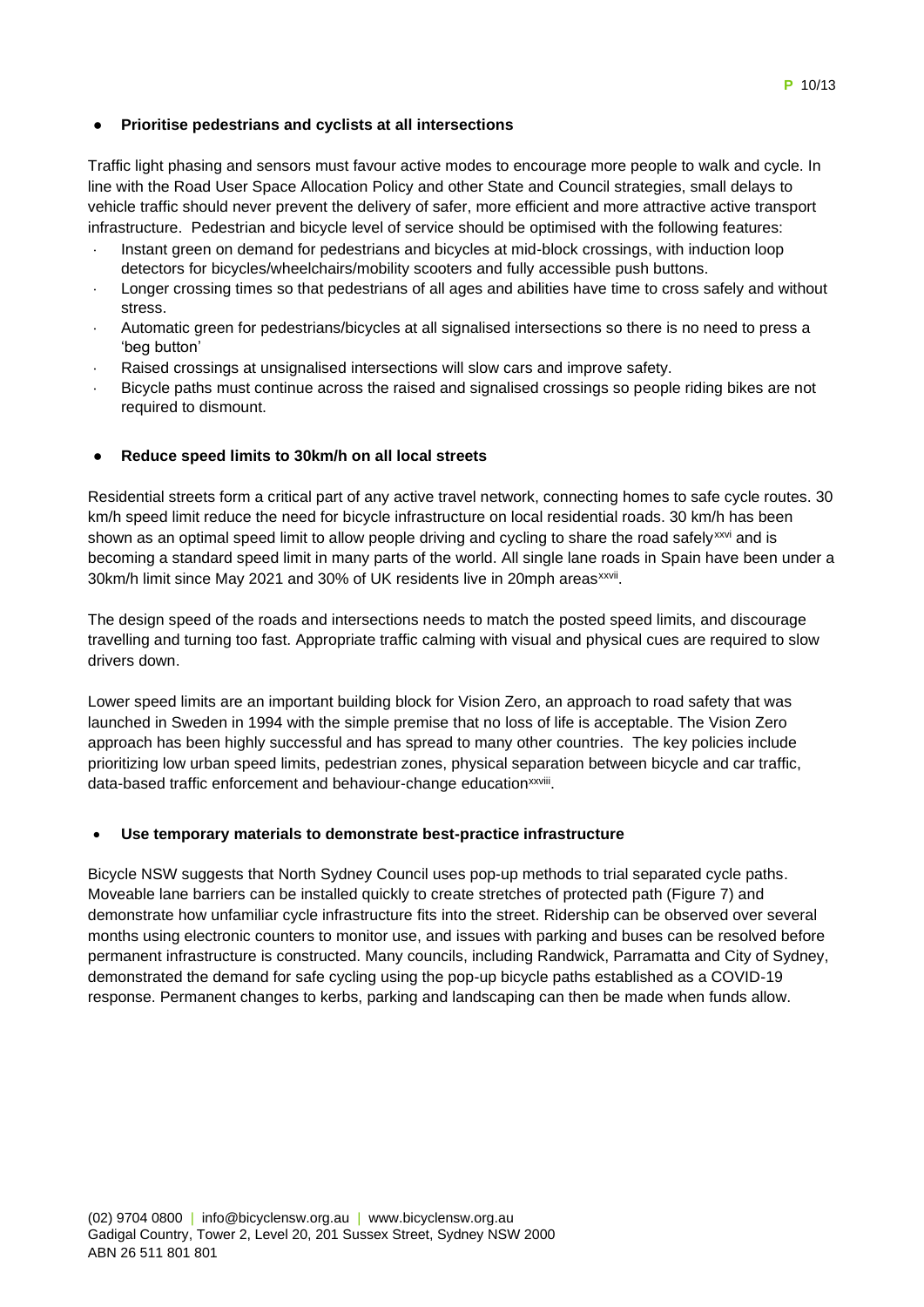

Figure 7: Pop-up infrastructure in Sydney (Source: Bicycle NSW / Randwick Today)

### **Maintain a focus on the important details of the cycle network**

It is the detailed design of cycle routes, end of trip facilities, wayfinding and education that will encourage the uptake of cycling and reduce dependence on private vehicles.

Integration of the route with train stations and bus stops is essential to ensure easy access by bike and foot. All public transport journeys start and finish with a walk or cycle. Providing high-quality, safe conditions for active travel to bus routes will break down the first/last mile barrier which can inhibit take-up of public transport.

Parking and other end of trip facilities should be provided at journey end locations to further support riders and encourage participation. Future iterations of the North Sydney DCP must ensure that sufficient cycling parking is provided in future developments, including facilities for charging e-bikes.

The cycle routes must aim to be delightful, lined with trees to provide shade, and peppered with benches, water fountains, and bike racks. Artworks and memories of indigenous and colonial heritage can be incorporated to emphasise the sense of place and reflect the character of the locality.

Wayfinding supports visitors by clearly articulating and communicating the most efficient and safest route. Signage style for wayfinding should be consistent throughout the LGA and reflect the diversity of the community. Figure 8 shows a great example from the UK!



Figure 8: Fabulous graphics by advocacy group Walk Ride Bath that celebrate the diversity of people cycling (Source: Wheel for Wellbeing)

Finally, education, information and events to promote walking and bike riding as a form of transport are an important part of any plan to increase participation in active travel.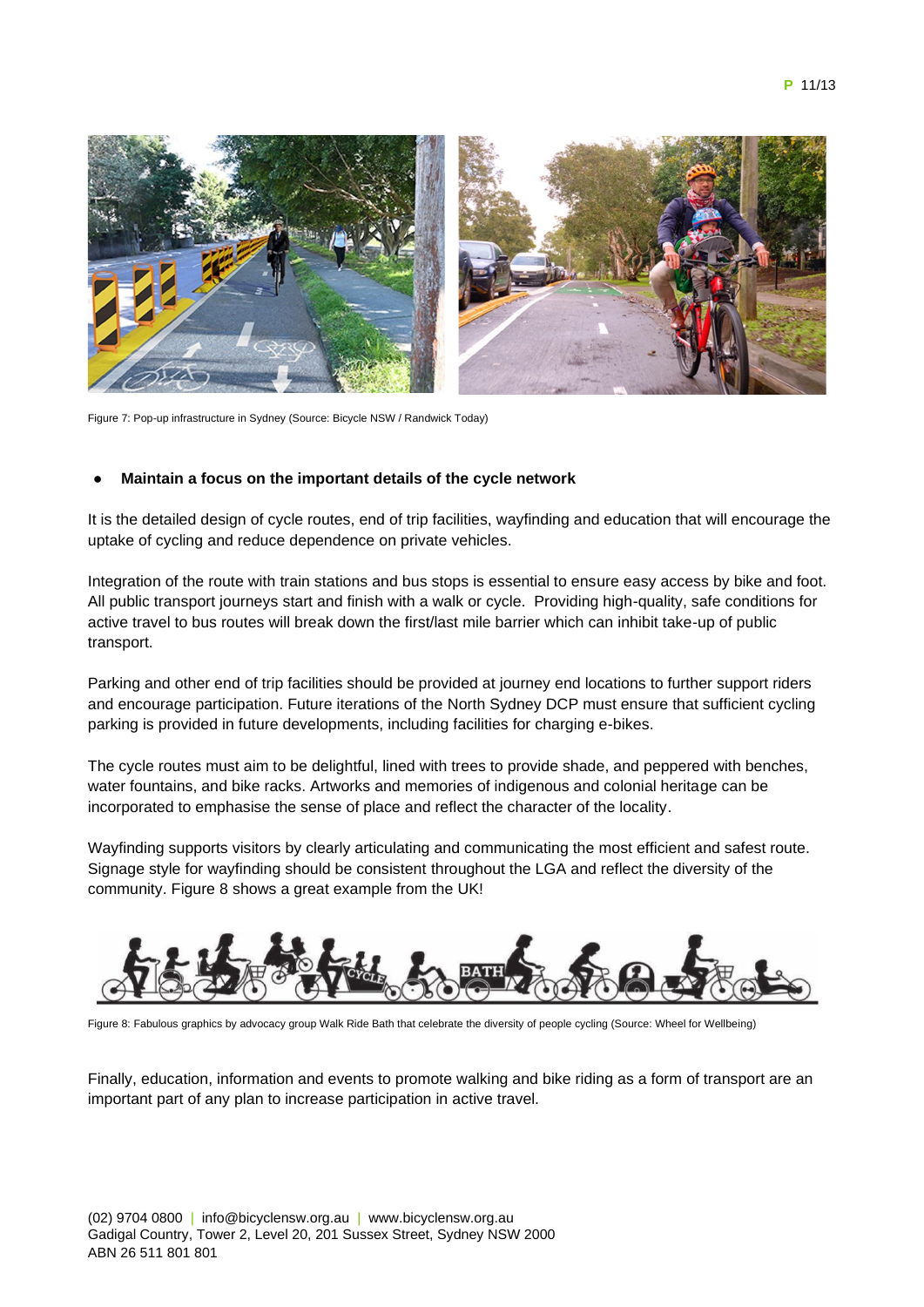**Conclusion:** 

A commitment to new active transport infrastructure will deliver innumerable benefits to the residents and workers of North Sydney. Improved walking and cycling paths will contribute to connected and liveable communities, increase resilience to climate change and reduce carbon emissions. Creating safe and attractive routes to workplaces, schools, reserves and recreation facilities will foster healthy lifestyles and ensure equitable access to economic opportunities for people of all ages, incomes and abilities.

Bicycle NSW looks forward to working with North Sydney Council to progress the delivery of its integrated cycle network. Please reach out with any questions or help needed. If requested, we would be delighted to assist with advocating for new bicycle infrastructure though our connections with politicians, Transport for NSW and neighbouring metropolitan councils.

Yours faithfully,

Sarch TichGrd.

Sarah Bickford

Active Transport Planner Bicycle NSW

MG

Peter McLean

Chief Executive Officer Bicycle NSW

<sup>i</sup> North Sydney Community Strategic Plan 2018-2028.

iii North Sydney Council. 2017. Transport Strategy.

iv North Sydney Council. 2022. Draft Community Strategic Plan - North Sydney Vision 2040. https://yoursay.northsydney.nsw.gov.au/72233/widgets/371601/documents/231175

<sup>v</sup> North Sydney Council. 2022. Draft Community Strategic Plan – North Sydney Vision 2040. https://yoursay.northsydney.nsw.gov.au/72233/widgets/371601/documents/231175

vi City of Sydney. 2020, April 9. The city at a glance. https://www.cityofsydney.nsw.gov.au/guides/city-at-a-glance

vii Australian Bureau of Statistics, 2016. Quickstats for North Sydney LGA. https://www.abs.gov.au/census/find-censusdata/quickstats/2016/LGA15950

viii North Sydney Council, 2014. Integrated Cycling Strategy.

https://www.northsydney.nsw.gov.au/files/assets/public/docs/5\_recreation\_facilities/walking\_cycling/north\_sydney\_integr ated\_cycling\_strategy.pdf

ix Stokes, Rob. 2022, Feb 10. Footpaths and cycleways are an act of democracy - ask Steph. Fifth Estate. https://thefifthestate.com.au/urbanism/planning/footpaths-and-cycleways-are-an-act-of-democracy-ask-steph/

<sup>x</sup> NSW Government, Road User Space Allocation Policy CP21000, [Online as at 19/2/2021] www.transport.nsw.gov.au/system/files/media/documents/2021/road-user-space-allocation-policy.pdf

xi NSW Government, Providing for Walking and Cycling in Transport Projects Policy CP21001, https://s23705.pcdn.co/wp-content/uploads/2021/02/providing-for-walking-and-cycling-in-transport-projects-policy.pdf

https://www.northsydney.nsw.gov.au/files/assets/public/docs/1\_council\_meetings/policies\_plans/strategic\_plans/commun itystrategicplan\_2018-2028\_final\_lr.pdf

ii North Sydney Council. 2022. Community Strategic Plan Review - Stage 1 Engagement Outcomes. https://yoursay.northsydney.nsw.gov.au/72233/widgets/371601/documents/233876

https://www.northsydney.nsw.gov.au/files/assets/public/docs/7\_transport\_amp\_parking/traffic/north\_sydney\_transport\_st rategy.pdf